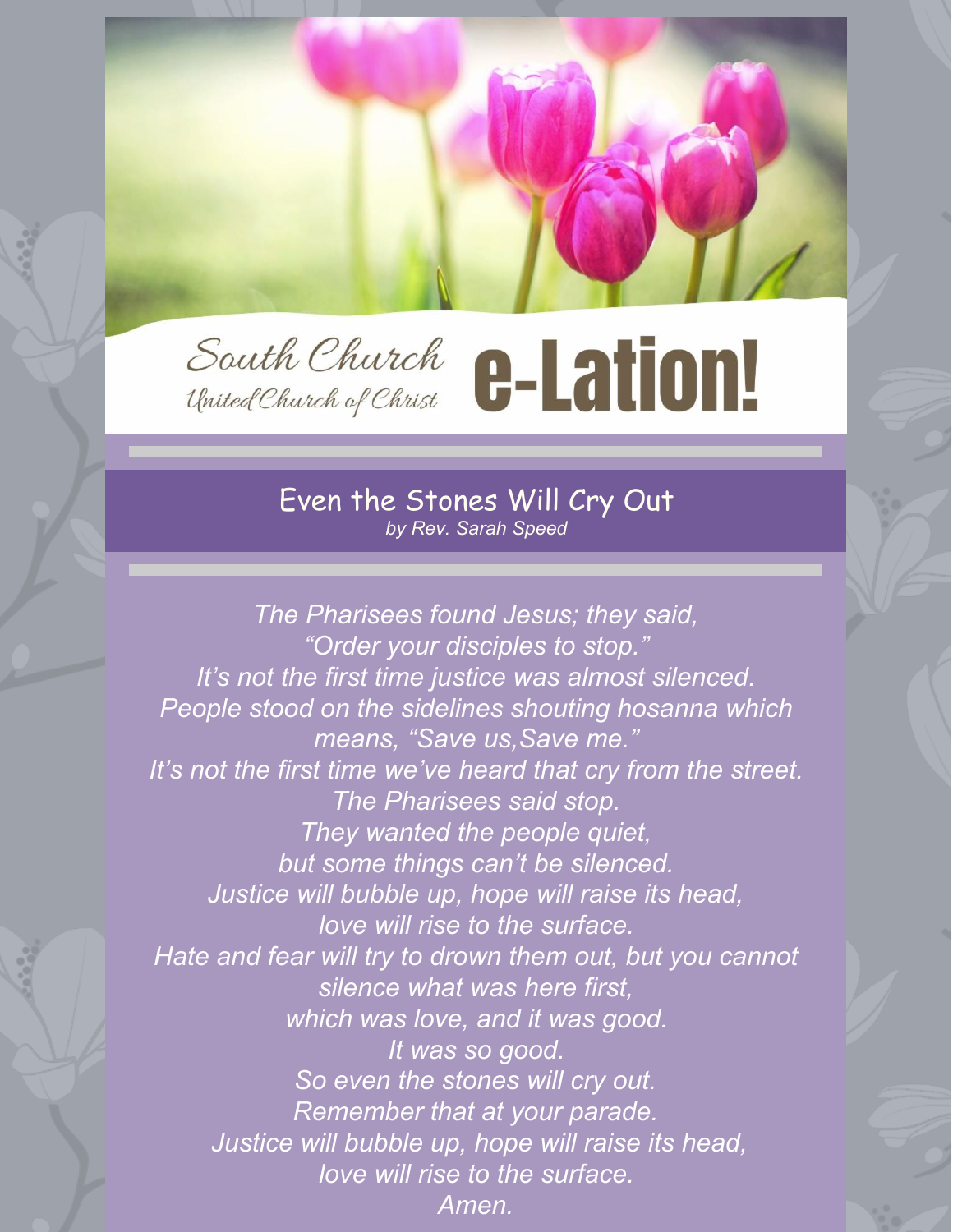# Holy Week 2022



Palm Sunday, April 10 9 a.m. Worship 11a.m. to 1 p.m. **Our Story NH [Project](http://volunteersignup.org/WFMEA)**Story Stations

### Monday, April 11

7 a.m. to 2 p.m. Labyrinth in Fellowship Hall 7 a.m. to 2 p.m. Stations of the Cross in the Sanctuary 12 p.m. Service of Silent Prayer in the Sanctuary

#### Tuesday, April 12

7 a.m. to 2 p.m. Labyrinth in Fellowship Hall 7 a.m. to 2 p.m. Stations of the Cross in the Sanctuary

#### Wednesday, April 13

7 a.m. to 2 p.m. Labyrinth in Fellowship Hall 7 a.m. to 2 p.m. **Stations of the Cross in the Sanctuary** 7:30 a.m. Prayer and Foot Washing Service in the Chapel

## Maundy Thursday, April 14

7 a.m. to 2 p.m. Labyrinth in Fellowship Hall 7 a.m. to 2 p.m. Stations of the Cross in the Sanctuary 7p.m. Tenebrae and Communion Service in the Sanctuary

## Good Friday, April 15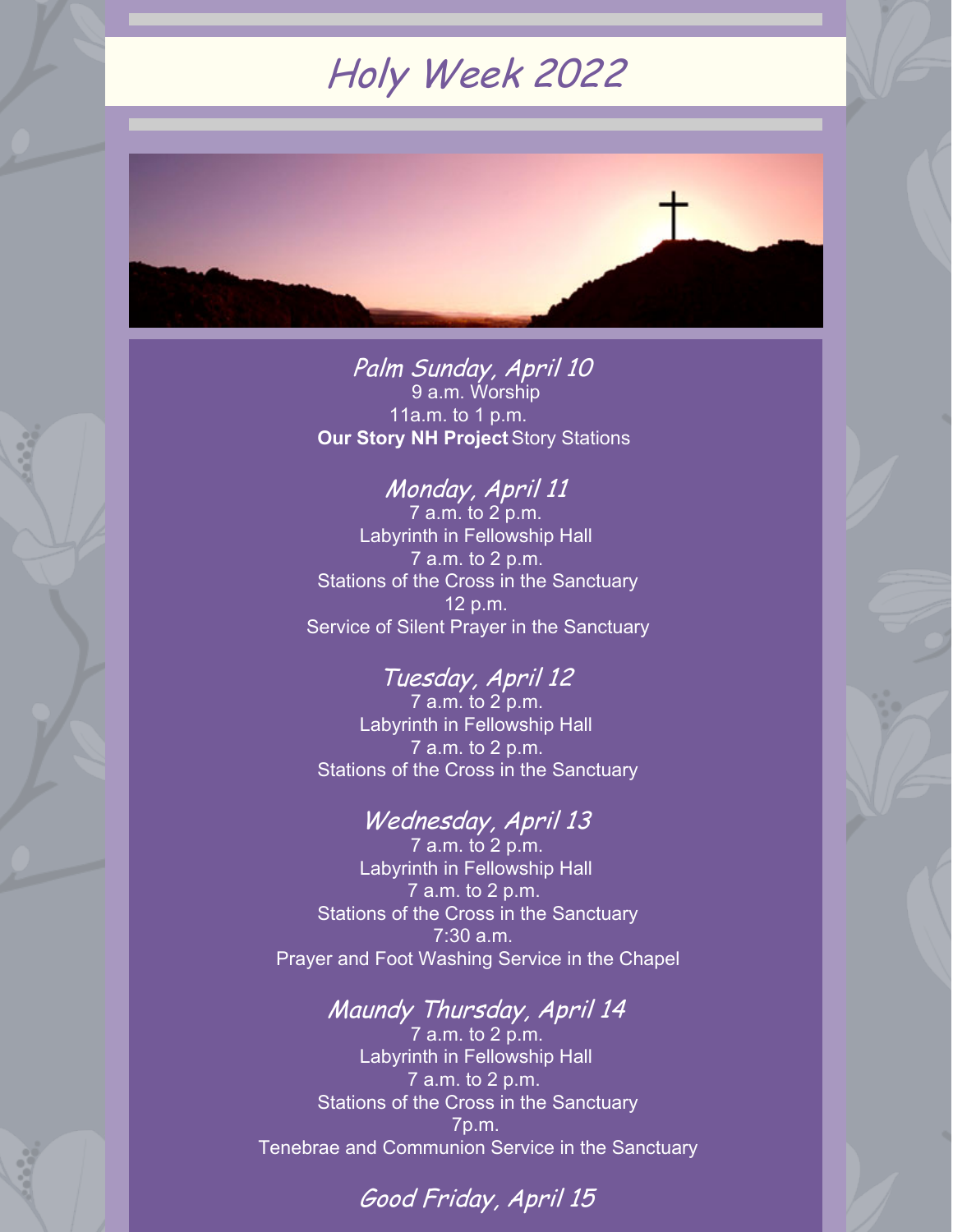7 a.m. to 2 p.m. Labyrinth in Fellowship Hall 7 a.m. to 2 p.m. Stations of the Cross in the Sanctuary 12 p.m. Prayer Service in the Sanctuary

#### Holy Saturday, April 16

10 a.m. to 2 p.m. Labyrinth in Fellowship Hall 10a.m. to 2 p.m. Stations of the Cross in the Sanctuary 10a.m. to 2 p.m. Sanctuary open for individual reflection and prayer

## Easter Sunday, April 17

6 a.m. Sunrise Service on the front steps 9 a.m. Festival Service in the Sanctuary

*(We ask that you continue to wear masks through Holy Week. Following Easter Sunday, masks will be optional.)*

# Work for a Just World



### Helping the Ukraine

**Monetary donations** to the needs of the people of Ukraine and to the millions of Ukrainian refugees can be made through our denominational partners at Global Ministries. To donate click on this **[link](https://support.ucc.org/global-h-o-p-e/ukraine-emergency-appeal)**.

**Singing for our Souls**. Join us on **Thursday, April 14** in the Chapel to sing a few songs to lift our spirits and to send healing prayers to the Ukraine. All are encouraged to come (masked) from 6:30 p.m. to 6:45 p.m. No need to make a reservation, just come.

# Spiritual Growth

### South Church Book Discussion

Rev. Brooks Berndt, the UCC's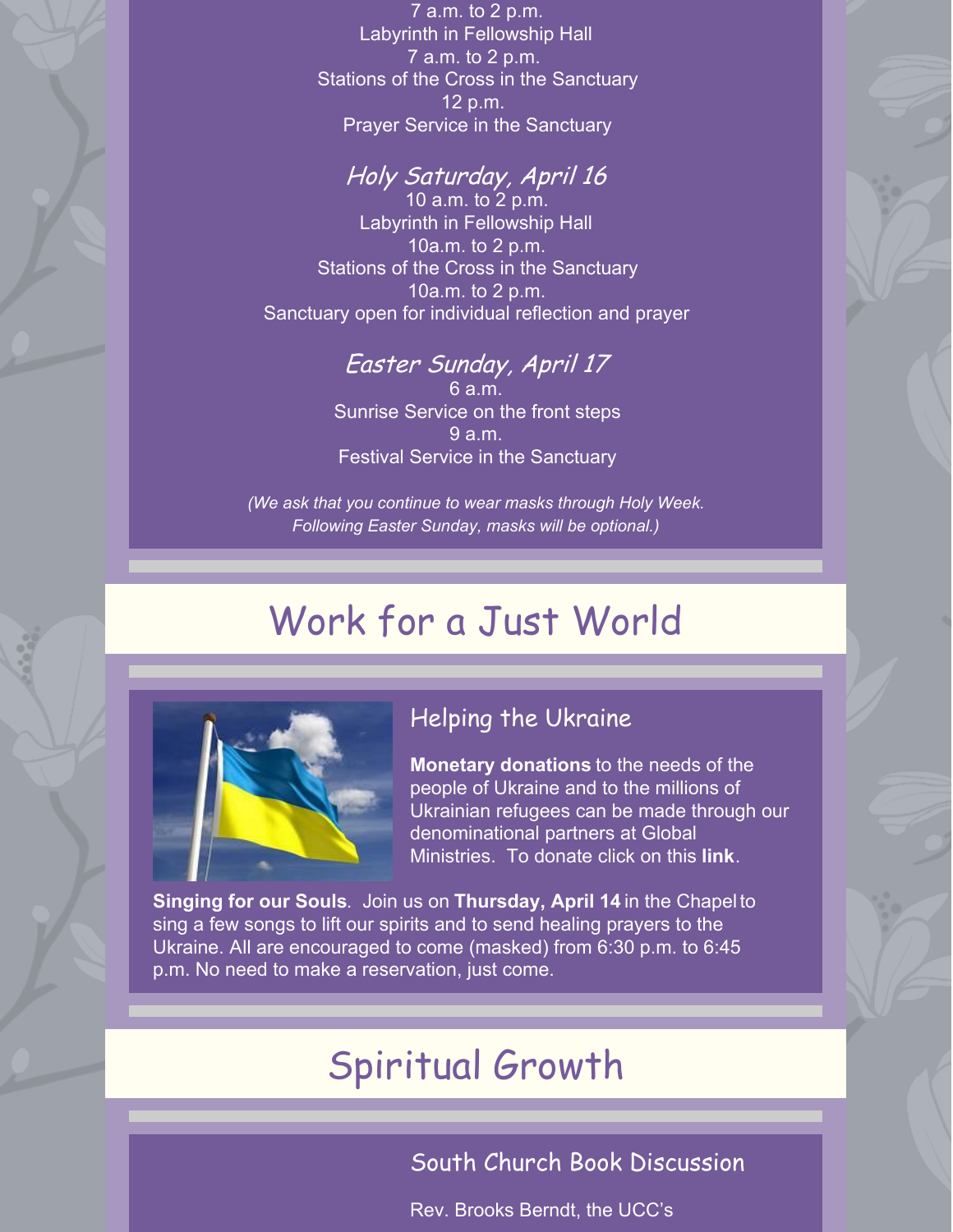

Environmental Justice Minister, has written the book, *Cathedral on Fire!: A Church Handbook for the Climate Crisis*. The book focuses on the unique and vitally needed gifts that churches can offer to the climate movement while also offering field-tested actions for congregations to take. Join Celeste McQuarrie on **Tuesday, May 2** at 6:30 p.m. for a book discussion. Let's share some ideas! Let's read it by **April 22, Earth Day**! Let's talk about it on **Tuesday, May 2**! Sign up today to reserve your copy of the book! Register **[on-line](https://www.southchurchconcord.org/event-details/book-discussion-2)** or call the church office.

S.A.G.E.S.

Come reconnect with Jed and fellow S.A.G.E.S. (Senior Group) on **Wednesday, May 11** from 11:30 a.m. to 1 p.m. in Fellowship Hall. We will gather in-person for a BYOS (Bring Your Own Sandwich) lunch and conversation. Come with something you delight in: an object, a photo, a poem, or a

story.



#### Outdoor Adventure

Join other South Church members on **Sunday, April 24** at 2 p.m. for a local hike at Terrill Park in Concord. For more information, contact **Lorens [Jorgensen](mailto:lorensjorgensen@yahoo.com)**.

# Connecting out Community with God



#### Your Opportunity to Serve

Have you found ways you can serve? South Church has twelve opportunities for you! In our new South Church Mission and Vision statement we proclaim: *We are a Christian*

*community striving to be living examples of radical hope and extravagant love, connecting our community with God and with each other*. *And we will*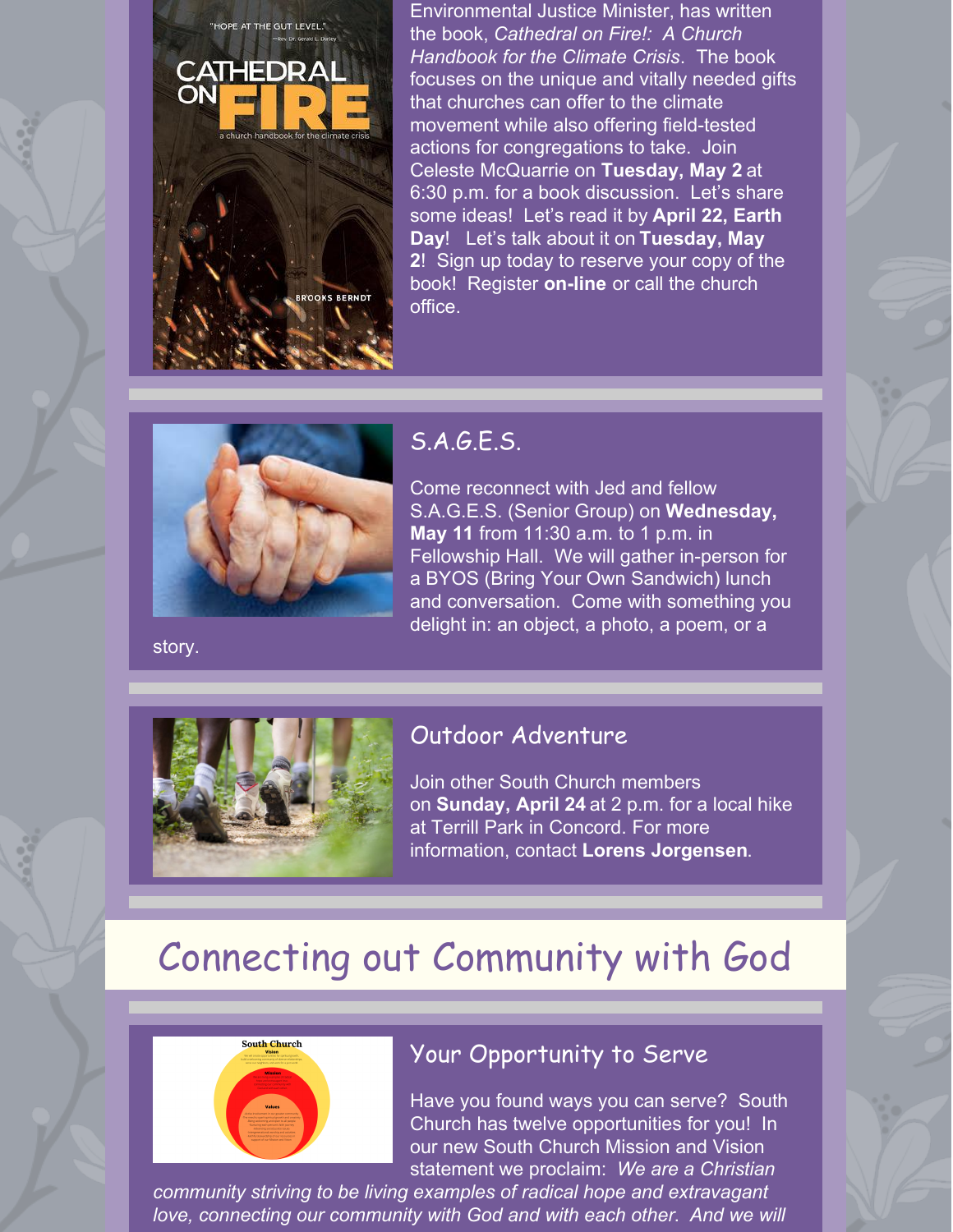*create opportunities for spiritual growth, build a welcoming community of diverse relationships, serve our neighbors, and work for a just world.*

South Church has twelve groups, each working in specific areas, striving to live into our mission and vision in our church, our community and beyond. Which group is a good fit for you to join? You can see a full list of these groups with their descriptions **[HERE](https://files.constantcontact.com/b04c569b001/1f6583d7-5259-47fb-bb25-db95cf20328e.docx)**. If the work of one of these groups interests you, please contact the **[church](mailto:office@southchurchconcord.org) office** or **[Janet](mailto:janet.zeller@gmail.com) Zeller** to get more information.

# Stewardship



#### Pledge Campaign

It's that time of year, when we ask the people of South Church make a financial pledge to the congregation. We thank all of you who have already sent in their pledge but want to remind everyone the importance of

supporting the church financially. Together, we can answer God's call to *"be living examples of radical hope, connecting God with our community and with one another."*

The best way to make a pledge is to print out this**[pledge](https://files.constantcontact.com/b04c569b001/5f24dd84-c35d-46f9-acee-18fdb55831fd.pdf) card** and bring it or mail it to the church office or e-mail **[Kayla](mailto:office@southchurchconcord.org)**. Also note there are several ways of fulfilling your pledge. You can write a check, you can use bill pay from your financial institution, you can send stocks from your financial institution, or even make a qualified charitable contribution from your IRA. If you do use any of these methods, please put your name and pledge 2022- 2023 in the memo field.



#### Thank You

A heartfelt thanks to Thelma Lyon, Katie Lyon Pingree's mother, for her most generous gift of \$100,000 in memory of her grandson Matthew Pingree. Her gift will support the endowment, current ministries of South

Church, and new outreach in our community. We continue to hold all of Matthew's extended family in our prayers and in our hearts.

# Nurturing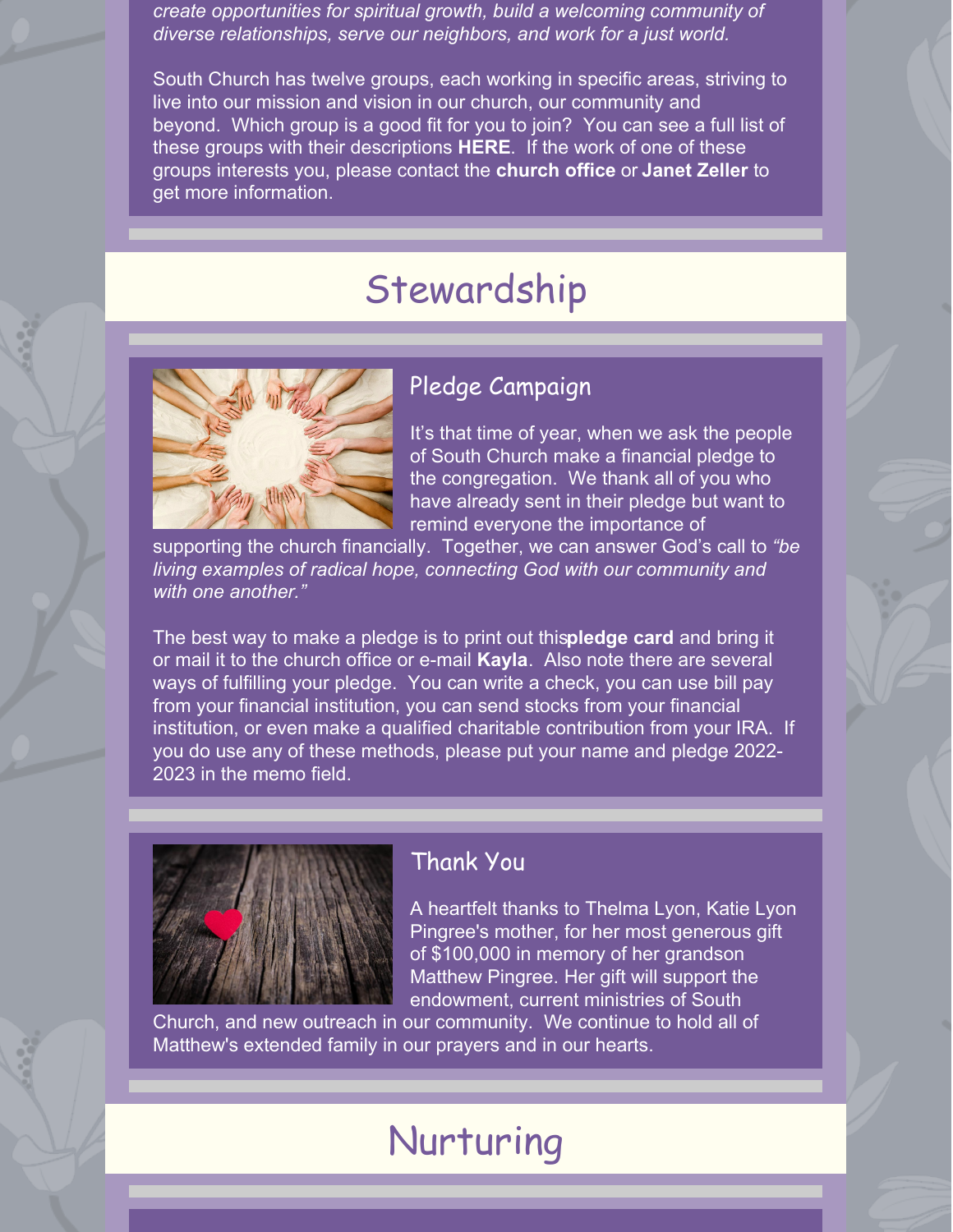

### Moment for Mission

Sometimes little historical facts hit me more than big news stories. Like this one: Afghanistan has had more changes of its national flag during the 20th century than any other country in the world *(Wikipedia, Flags of Afghanistan)*. We have all become familiar

with the blue and yellow of Ukraine's flag in the short time since Putin invaded that country, but even Afghans might not know what colors to wave to show pride in their culture and homeland. Due to decades of political and religious turmoil from inside and outside their country, it is by no means a simple question.

While displaced people have basic needs in common, their stories are all different. Paging through the glossy books by South Church member, photographer, and humanitarian activist Becky Field is a stunning reminder of the rich diversity people from around the world bring to New Hampshire as well as of the struggles and losses that have brought them here.

In April, The Faith in Action mission offerings will go to the organization that first helps refugees and other new arrivals settle in greater Concord, *[Ascentria](https://south-church-concord-donations.square.site/) Care Alliance*. Will you help Afghan and Ukrainian individuals, and families get access to housing, legal assistance, and living essentials? I know I fly the United States flag with pride when we do our part as a country. The same is true with the actions and symbols of the church. When we give of what we have and treat others as we would want to be treated, it makes me so glad to be a member of South Church.

-Susan Hatem



## Collecting Goods

We will be collecting items for*The Friends of Forgotten Children*. This program operates one of the largest food pantries in the greater Concord area. It stocks a variety of shelfstable food items, as well as refrigerated and

frozen meats and produce. They also carry non-food items that cannot be purchased through the food stamp program. These much-needed items include personal care items, soap, toothpaste, toothbrushes, deodorant, and feminine products. Items you would like to donate can be placed in the wooden crates in the Sanctuary or the shopping cart in our care closet in Fellowship Hall.

### Meal Train

South Church is blessed to have the Waldron family as members of our church family. Derek is following a calling to ministry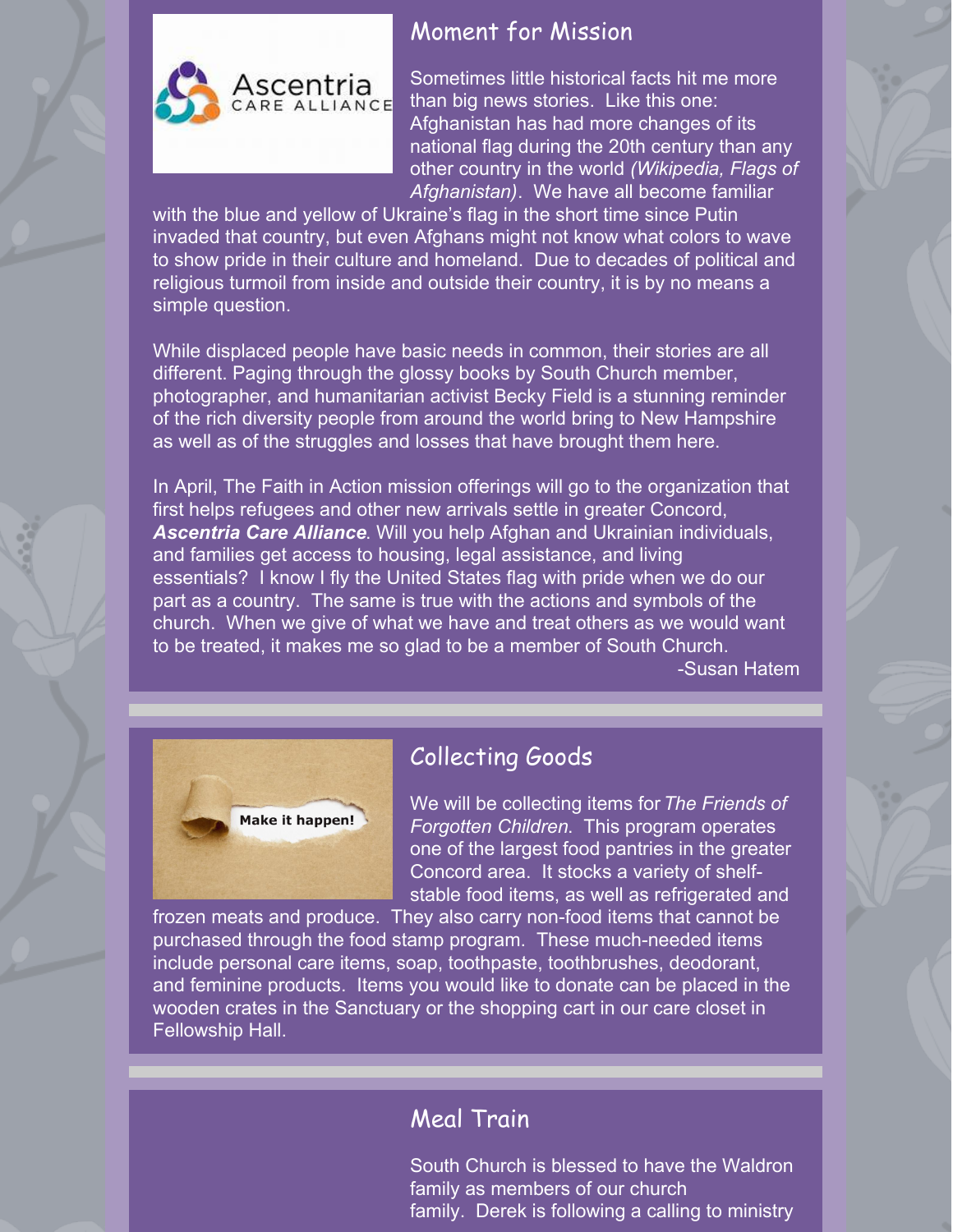

and is working towards a position as a Marine Chaplain. We should embrace Sarah and their three children, with love and food while he is away at training. He will be home in less than two weeks. If you are interested, please **[sign-up](https://www.mealtrain.com/trains/0734m5) today**.

# Our UCC Community



### Earth Sunday Webinar

Getting Ready for Earth Sunday with this webinar on **Wednesday, April 13** at 1 p.m. The Creation Justice Ministries has created an ecumenical resource entitled *"Weathering the Storm: Faithful Climate Resilience"* for churches. It helps churches respond to the question, *"How can our churches be hubs of*

*resilience, helping our neighbors weather the physical and spiritual storms of the climate crisis?"* The resource can be used year-round and is also particularly useful in preparing for Earth Sunday. This webinar will introduce the resource and talk about specific ways churches can deliver a powerful message and experience on Earth Sunday. To register click on this **[link](https://ucc.zoom.us/webinar/register/8116462328784/WN_B9fD1WYnRHmz_N8no4E9FQ)**.

# Our Greater Community



#### Walker Lecture Series

*The Art of Film*: Film is a powerful medium, generating billions of dollars and untold hours of entertainment around the world. Understanding how film creates and delivers ideas, and how it shapes and reflects popular attitudes, adds to our appreciation of

the cinematic experience. Increase your film vocabulary and have fun discussing movies together with film buff and scholar Patrick Anderson enjoy the art of silent film comedy as it was developed by three masters on **Wednesday, April 13** at 7:30p.m.

*An Evening of A Cappella*: *Mixtape* began their a cappella journey in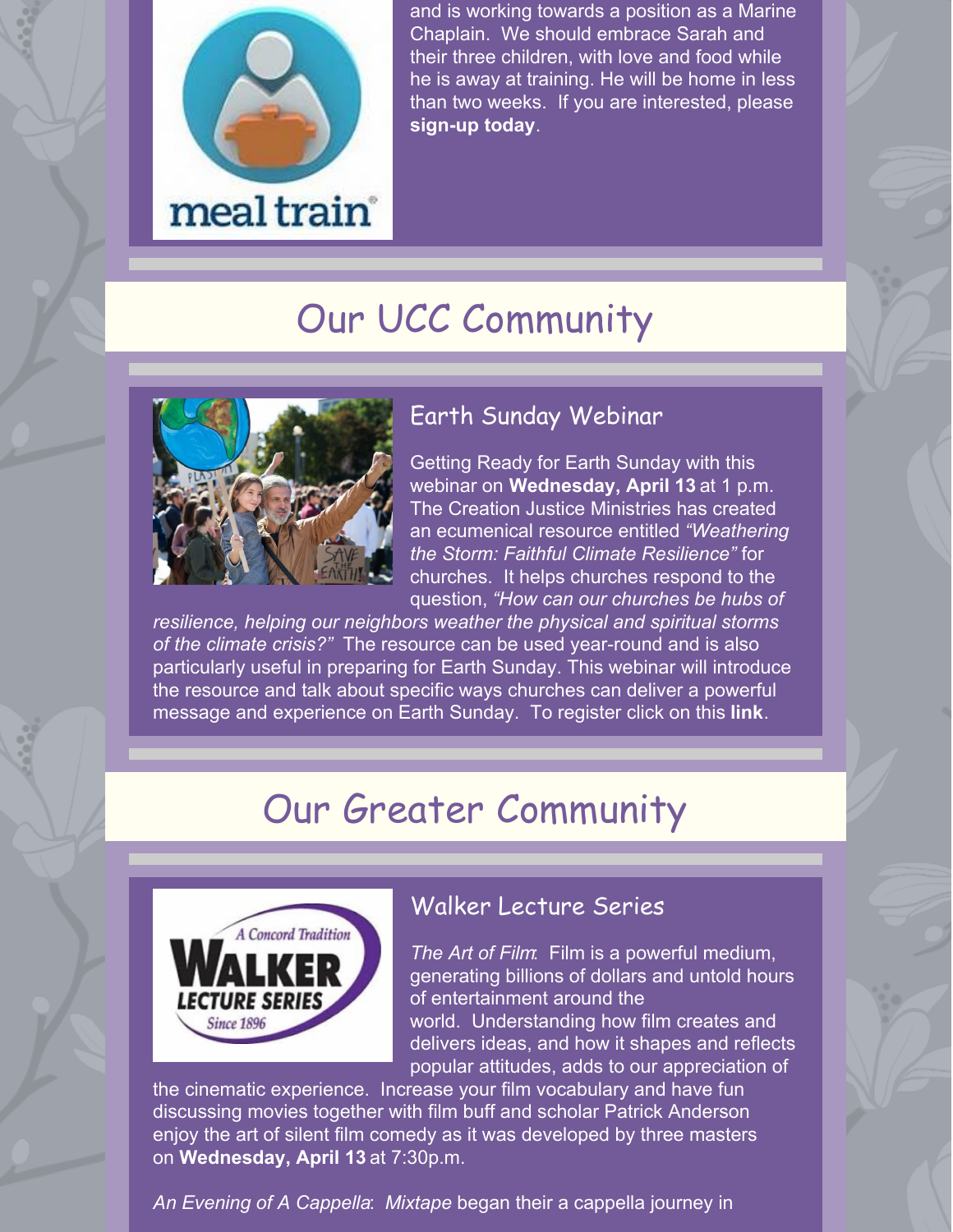October of 2015, in the quaint, historic city of Dover NH with a raggle-taggle bunch of folks with musical tastes spanning classical to early 20th century jazz to modern radio hits. The members of the group remain true to their name. *Ball in the House* is an R&B/Soul/Pop a cappella group based out of Boston, MA, whose high energy shows have audiences singing, dancing, even beatboxing along. These two groups will perform on **Wednesday, April 20** at 7:30p.m.

All shows are free and located at Concord City Auditorium on 2 Prince Street. For more information about the Walker Lecture Series check out their **[website](http://walkerlecture.org)**.



#### Discover WILD NH Day

On **Saturday, April 16** from 10 a.m. to 3 p.m. bring the family to New Hampshire Fish and Game Department's biggest community event of the year! This is a fun way for the whole family to explore NH's wildlife resources and

legacy of outdoor traditions. Browse educational exhibits presented by environmental and conservation organizations from throughout the state. See live animals, big fish, and trained falcons. Try your hand at archery, casting, fly-tying, and BB gun shooting. Get creative with hands-on craft activities for the kids and check out the latest hunting and fishing gear and gadgets.



#### NH Audubon Society

Join the NH Audubon Society's webinar: *Courtship, Mating, and Egg Anatomy* on **Tuesday, April 19** from 7 p.m. to 8 p.m. Using footage from the field, this program dives into the often comical arena of avian courtship displays after first covering dimorphic traits between commonly observed male and female bird species. Next, we will dissect an egg to explore anatomy,

physiology, and chick development. Attendees are invited to follow along at home with their own raw chicken egg and dark-colored plate! To register for the webinar, click on this **[link](https://us02web.zoom.us/webinar/register/WN_KtvW2IhhQ0C0AynDStLMtg)**.

> The next e-Lation will arrive on Thursday, April 21. If you wish to add something to our newsletter, please submit your article by Monday, April 18 to **[Alison](http://anyhan@southchurchconcord.org)**.